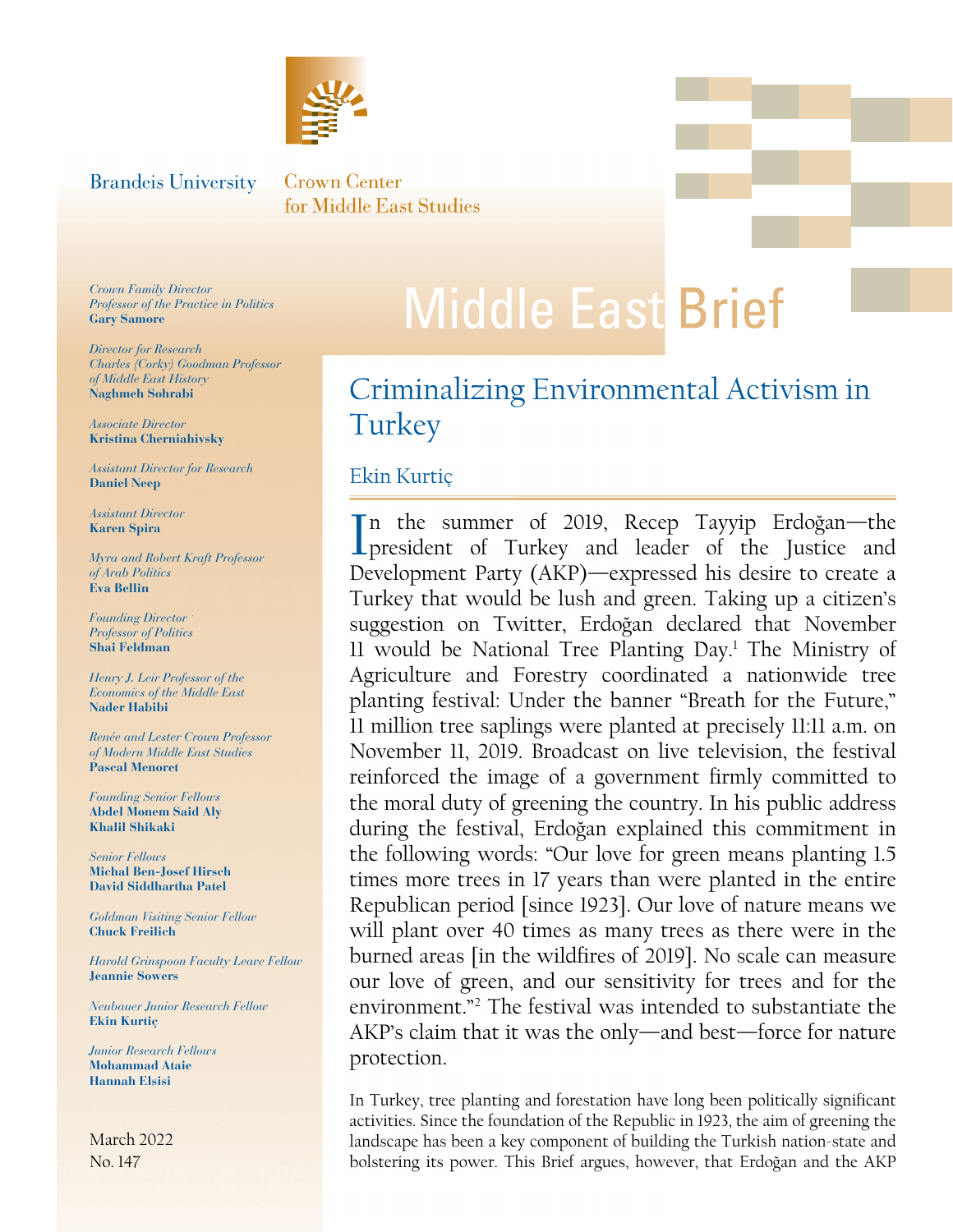<span id="page-1-0"></span>government have presided over a historic shift in the political meaning of state-led greening practices.<sup>[3](#page-7-0)</sup> In contrast with earlier forms of nature conservation, which positioned greening as part of the political project of building a modern nation-state, the AKP government's claims to be green have emerged in response to environmental movements that pose a challenge to the ruling power. Hence, the current government is responding to, rather than deciding, the environmental agenda—and contemporary greening initiatives such as the National Tree Planting Day are defensive maneuvers against grassroots environmental mobilizations that are confronting the government from the bottom up.

The analysis of greening as a political instrument deployed by the government against the opposition leads to the second argument of this Brief: that the AKP government's self-proclaimed greenness is better understood as a tool for delegitimizing and criminalizing critical public voices. Indeed, scholars, journalists, and activists have frequently examined how states use violence and coercion to criminalize environmental protest movements. Most analyses, however, consider states' and corporations' green self-representation apart from the oppressive tools that both deploy against environmental movements. In Turkey, on the other hand, the government's self-proclaimed greenness exemplifies the close link between greening and criminalization: In President Erdoğan's public declarations and speeches, claims of being the sole and best environmentalist also function as direct and fierce attacks on the legitimacy of grassroots environmentalism. Here, greenness claims are not leveraged to gloss over or direct attention away from environmentalist criticism; instead, the government's proclamations aim to assert its control over the rhetoric of greening and redirect the environmental agenda for its own ends.

Despite all its efforts, however, the government's attempts to criminalize grassroots environmentalism remain incomplete: Both grassroots activists and dissenting experts have challenged the AKP's claims of greening and its persecution of environmental protests. In doing so, they have seized the initiative from the government and carved out a new space for political opposition.

#### **A Brief History of Greening in Turkey**

Greening practices and nature conservation have a long history in Turkey. For many years, tree planting was key to the self-branding of the Turkish nation-state and to the production of what was conceived as a modern, civilized, ethnically homogeneous national landscape.[4](#page-7-0) In the years around the official founding of the state, the political project of creating a Turkish national identity required not only social and political transformation, but also environmental interventions. The founders of the Republic—the Kemalist political elite who followed the lead of Mustafa Kemal Atatürk in building an ethnically homogeneous, centralized, and secular nation-state<sup>5</sup>—made nature one of the cornerstones of their political project to create a new Turkish national identity. State control over the natural landscape, and developing people's relationships with it, was at the core of this ethno-nationalist project.

The 1923 Izmir Economic Congress—held to decide on the founding principles of the future national economy just months before the founding of the Republic devoted considerable attention to the relationship between people, nature, and prosperity. "The Turk abstains from microbes, polluted air, epidemics, and dirtiness. The Turk likes pure air, abundant sun, and cleanliness. The Turk

Ekin Kurtiç is the Neubauer Junior Research Fellow at the Crown Center.

*The opinions and findings expressed in this Brief belong to the author exclusively and do not reflect those of the Crown Center or Brandeis University.*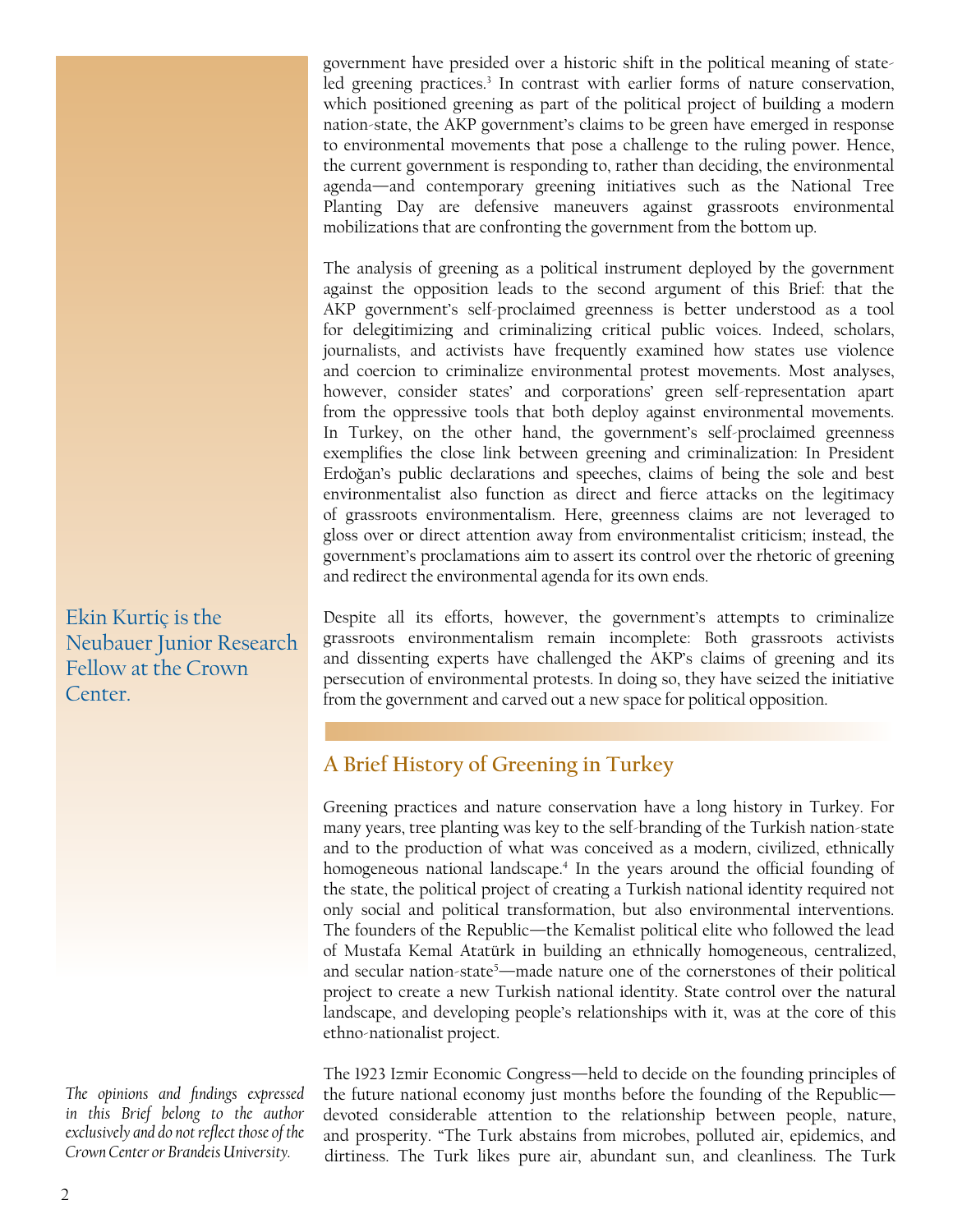<span id="page-2-0"></span>works for his bodily discipline by means of riding, marksmanship, hunting, and seamanship, which are [his] ancestral heritage. He also takes care of his animals and the improvement of their races, and reproduces them in numbers," proclaimed the Economic Pact approved at the Congress.<sup>[6](#page-7-0)</sup> The pact further stated that the people of Turkey "love their forests like their children; for that they organize afforestation festivals and recreate the forests. They manage the mines for national production and strive to know their national wealth more than anyone else." The founders of the Turkish Republic, then, defined national identity largely through references to the natural environment.

Accordingly, the goal of the Kemalist political elite was to transform parts of nature considered degraded, unhealthy, and unproductive into modern, green, and fertile landscapes.**[7](#page-7-0)** They associated greenness with civilization and modernity; other natural landscapes, such as steppes and swamps, were symbols of unruliness, decay, and deficiency.[8](#page-7-0) Arid steppes needed irrigation to become green and productive; marshes and swamps needed draining to eradicate malaria and make them cultivable[.9](#page-7-0) Controlling the flow of water became an essential tool in the nationalist struggle to shape the environment.

Practices such as tree planting and swamp draining accorded an important role to scientists and engineers. A well-known civil engineer turned politician, Süleyman Demirel—famously nicknamed the "King of Dams" described the state-led work of the late 1940s and early 1950s as "an issue of science" in which "the devoted, persevering engineers took charge.["10](#page-7-0) Noting the role of engineers in forging civilization and modernization, Demirel predicted that "the battle between the steppe and the green shall continue; the steppe shall be greened.["11](#page-7-0)

During the Cold War, international development agencies advocated public works such as roads, bridges, and dams to achieve economic growth and alleviate poverty, without addressing their social or ecological costs. In Turkey, state-led nature conservation became increasingly institutionalized through new departments in central and local governments, charged with overseeing forestation, soil conservation, and erosion control. The political elite perceived conservation as necessary work to be conducted by a modern state that had both scientific and technical expertise. The agenda of economic development coexisted with conservation and greening initiatives—as long as environmental projects did not impose a limit on economic growth.

In the 1980s, the Turkish state reframed its reconciliation of economic growth and environmentalism in the new language of sustainable development that was then becoming popular worldwide. The World Commission on Environment and Development's 1987 Brundtland Report defined sustainable development as "development that meets the needs of the present without compromising the ability of future generations to meet their own needs."[12](#page-7-0) Turkey's aspirations to join the European Union also motivated Ankara to adopt the agenda of sustainable development: The process of European Union membership application and harmonization, as of the late 1980s and 1990s, required compliance with environmental policies that played up the importance of sustainability. Consequently, Turkey's fifth and sixth Five-Year Development Plans (1985–1989 and 1990–1994) referred to the principle of natural resource protection for the benefit of future generations.

But even as the environmental discourse of sustainability was gaining traction in Turkey, environmental destruction began to accelerate, as new economic policies expanded the power of the private sector and the market economy[.13](#page-7-0) In this regard, Turkey does not present an exceptional case: The idea of sustainability developed globally alongside the expansion of the market economy,<sup>[14](#page-7-0)</sup> and most sustainability projects contribute to the maintenance of a growth-based economic system by obstructing radical changes to the economic system more generally[.15](#page-7-0)

In Turkey, just as the sustainability framework was being adopted by the state, an era of economic liberalization began after the 1980 coup d'état. These years saw the dissolution of public subsidies and state enterprises and the introduction of export initiatives and foreign investments, along with increasing market liberalization[.16](#page-8-0) These typical neoliberal policies were accompanied by unprecedented environmental destruction, which accelerated in scale and intensity as a result of the flurry of private-sector investment in energy, construction, and resource extraction projects that had become the primary means of profit-making and capital accumulation. Initiatives such as the expansion of thermal coal-fired power plants, for example, exacerbate carbon emissions and air pollution;<sup>17</sup> mega-infrastructure projects in Istanbul—especially the new Istanbul Airport, together with the third bridge that connects Europe and Asia—damage the water basins and lead to deforestation of the surrounding area;<sup>18</sup> and mining projects decimate forest ecosystems throughout the country.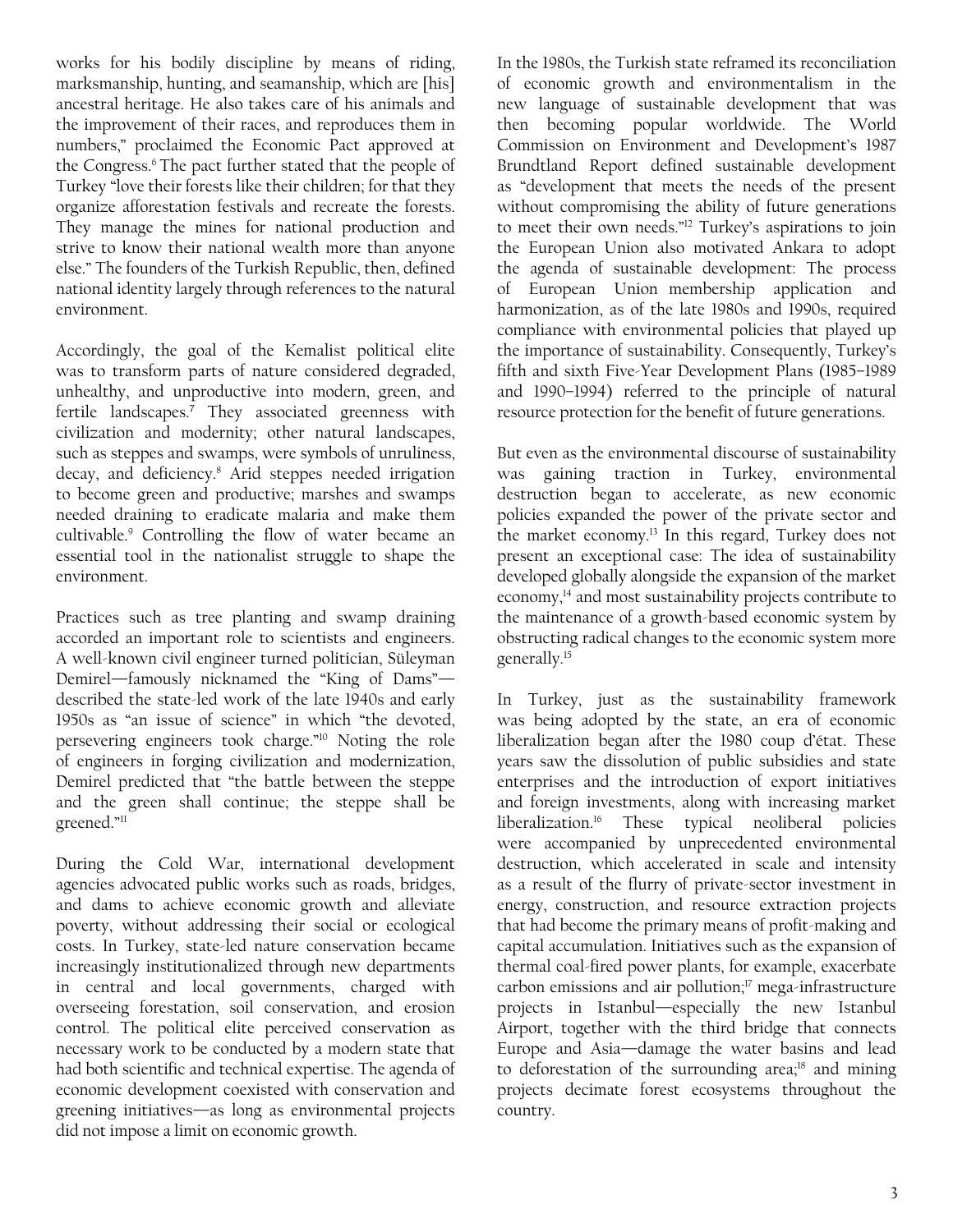<span id="page-3-0"></span>In contrast to earlier forms of state-directed greening, which were part of the political project of building a nation-state, the AKP government's self-proclaimed greenness emerges as a response to the grassroots protests against environmental destruction that have flourished in the last two decades. In this context, the government's claims regarding greening have acquired a novel political meaning. As the next sections argue, the AKP's claims to be green primarily serve to delegitimize these grassroots environmental movements.

#### **The Rise of Environmental Mobilization in Turkey**

Grassroots environmental movements emerged in the 1980s and 1990s as a response to what activists called an "assault on nature." In these decades, the adverse ecological impacts of extractive projects such as mining had become increasingly apparent in everyday life: Citizens could see for themselves the mounting problems of deforestation, land degradation, and pollution of both air and water. Moreover, civilian politics re-established itself after the 1980 coup d'état, carving out a space for people to organize around claims of certain rights.<sup>[19](#page-8-0)</sup>

One of the first of these movements was the rural resistance that emerged in the mid-1990s in the town of Bergama in western Turkey. Bergama became a model both for successful protest movements and for government tactics of criminalization.<sup>[20](#page-8-0)</sup> The resistance was primarily led by peasants in alliance with urban activists, local politicians, and environmental lawyers, in response to Turkey's first modern gold-mining project, led by the multinational company Eurogold. While Eurogold's uprooting of 3,000 olive and pine trees sparked the protests, the project's plans to use cyanide—a highly toxic material—in gold extraction and to store toxic waste in the village became the central issues around which the resistance revolved.<sup>21</sup> The movement became a community-based struggle to protect rural livelihoods and landscapes through sit-ins, occupations, marches, lobbying, petitions, and court cases; it attracted unprecedented media attention and soon won overwhelming public support.<sup>22</sup>

Eurogold and the Turkish government responded to the Bergama resistance with tactics ranging from persuasion to intimidation, from violent repression by state security forces to prosecutions and trials. From their perspective, one of the most effective tactics to diminish public support for the movement was accusing the resistance of espionage against the state. The allegation was that "foreign powers"—in this case, German foundationswere providing support to the activists who were, in turn, spying in favor of Germany, an exporter of gold to Turkey that was allegedly trying to prevent Turkey from mining its own gold. This tactic proved highly successful in delegitimizing and criminalizing the resistance.

The legacy of Bergama continues to shape grassroots environmental mobilizations in Turkey, as well as government responses. As one of the first and most famous episodes of environmental activism in the country, the Bergama resistance established a repertoire of actions and arguments linking environmental rights, people's livelihoods, and social justice. The legacy of this anti-mining movement is also visible in terms of the tools that the political and economic elites in Turkey have used for purposes of criminalizing environmentalists. Today, accusations of "alliance with foreign powers" continue to be heavily used to delegitimize environmental movements, along with overt violence, suppression, and incarceration. Recently, the government has added a new ploy to its toolbox: its own self-proclaimed greenness.

#### **Greening as a Tool of Criminalization**

The Justice and Development Party faced mounting environmental protests only a few years after it was elected to power in 2002. As the government embraced a neoliberal agenda in full force, the ecologically destructive impacts of its policies led to rising public mobilization over energy, construction, and extraction projects. The *Ecology Almanac 2005–2016—*which lists public actions over ecological issues in Turkey, such as panels, media releases, and protests—identifies the year 2005 as the beginning of both a new assault on nature and a new wave of mobilization to defend the environment<sup>[23](#page-8-0)</sup>

The resistance to private-sector construction of smallscale hydroelectric power plants (HEPPs) illustrates this new phase in both the proliferation and the repression of environmental movements. As part of the liberalization of the energy sector, after 2003 the government enacted a series of laws and regulations paving the way for more private investment in hydroelectric power. In this regard, small HEPPs—the power plants that function by channeling river flow and using the elevation gradient of the flowing water to produce energy—have played a central role. Whereas only 71 small hydropower plants existed in the country in 2002, by 2016 this number had increased to 451, making small hydropower "the most ubiquitous energy infrastructure in contemporary Turkey."[24](#page-8-0) The government branded the small HEPPs as clean and green energy infrastructures that did not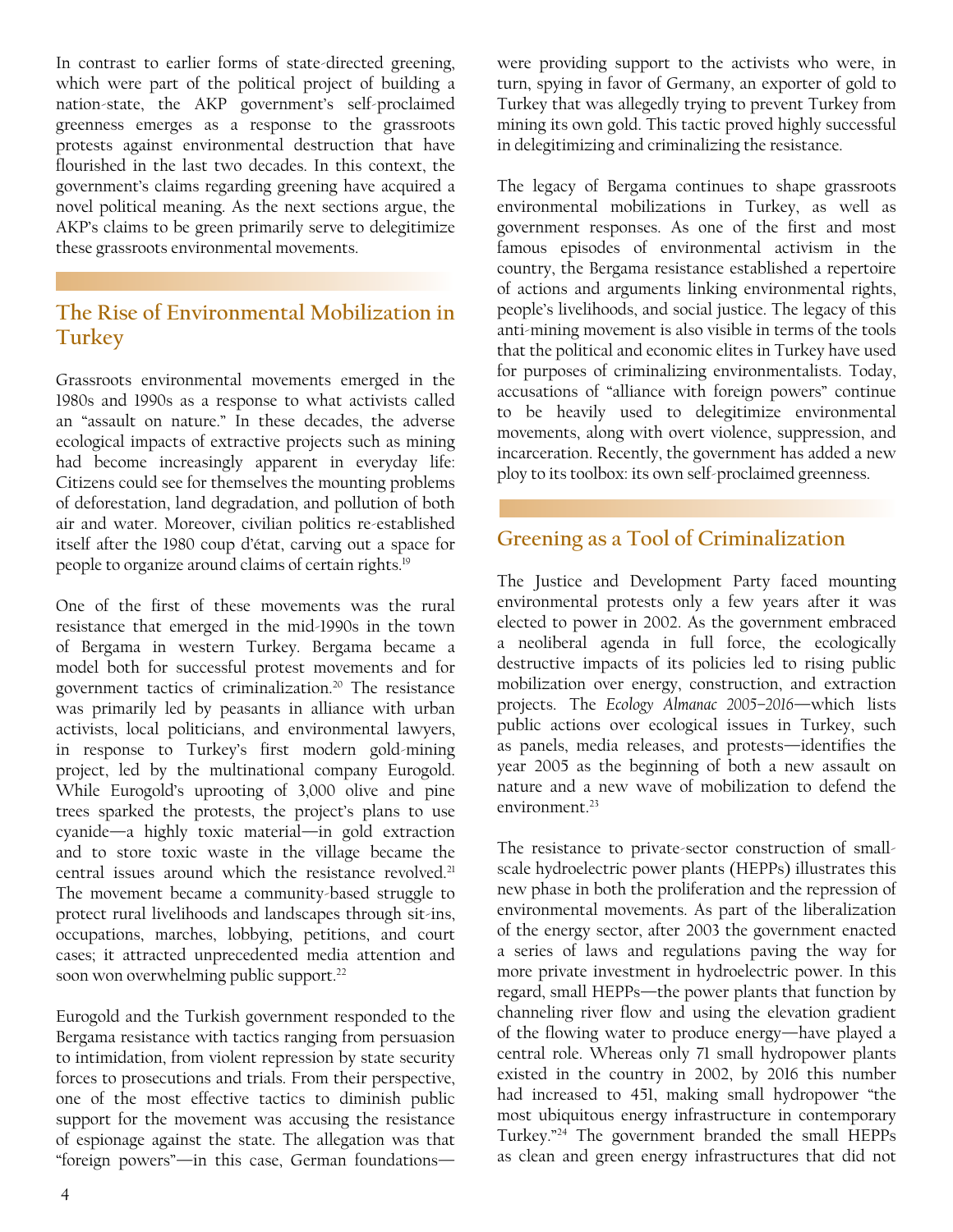<span id="page-4-0"></span>contribute to greenhouse gas emissions and that used a renewable source—water—to generate electricity.

Nevertheless, the sheer number of HEPP constructions all over the country soon caused an array of social and ecological problems—the drying of the rivers and the changes in riverbeds, given the diversion of the water flow; the destruction of forest ecosystems caused by energy transmission lines; the allocation of river water use rights to private companies; and the exclusion of local communities from decision-making—that led to rural protests. As a result, the mid-2000s witnessed numerous protests to protect the river valleys in the face of encroaching energy companies and the government policies that permitted their expansion. These local, rural struggles were primarily led by residents of the valleys impacted by HEPP constructions. They were also supported by activists from the cities and by rural-tourban migrants who maintained their social ties with the valleys.<sup>25</sup>

In 2008, then Prime Minister Erdoğan visited his hometown of Rize, a province in the eastern Black Sea region. With its many rivers and streams running through deep valleys, Rize had become a hot spot for small HEPP construction and rising anti-HEPP protests. In a public address, Erdoğan paid particular attention to these protests: It was then that the government for the first time pronounced itself as green, in contrast to what Erdoğan cast as the false environmentalism of the protesters.

"In different parts of the world, there are environmentalists like these. You ask them, 'What do you do?' and you find out that they don't have a proper job. They become environmentalists just to make use of their free time. Tomorrow the newspapers will […] say, 'He objected to the environmentalists.' I am the most genuine environmentalist. I am the real environmentalist," he declared, amid applause.<sup>[26](#page-8-0)</sup> Erdoğan then invited anyone questioning his environmentalist credentials to consider the public water provision during his term as mayor of Istanbul (1994–98). That Turkey was a signatory of the Kyoto Protocol was offered as further evidence of the AKP government's environmentalism. According to Erdoğan, the environmentalists' lack of appreciation for these actions proved that their real concern was not protecting the environment, but advancing their own political agenda.

As Erdoğan had predicted, activists reacted strongly to his speech, rejecting both his characterization of environmentalists as idlers and his claims of being the best caretaker of nature. The co-spokesperson of

the Green Party of Turkey declared that the prime minister's words were a manifestation of the increasing coercion being inflicted on environmentalists.<sup>[27](#page-8-0)</sup> Indeed, the coercive dimensions of Erdoğan's approach were quick to materialize. At the time of Erdoğan's speech, the Ecological Utopias Association was holding an international camp in Sinop, another province of the Black Sea region, to raise awareness of renewable energy alternatives. Although the camp organizers had obtained the necessary permissions from the relevant authorities, the police and gendarmerie nevertheless harassed camp participants on the basis of their participation in a local anti-nuclear protest. Just a few hours after Erdoğan's speech, the camp received the final blow: The regional forestry directorate and the gendarmerie revoked their authorization to hold the camp. Participants resisted the evacuation of the camp and held a protest in front of the governor's office, which ended with the detention of 33 activists.

In subsequent years, protests over environmental destruction gathered steam all over the country. In the summer of 2013, protesters at Gezi Park in central Istanbul fought to protect an urban green space from the threat of destruction: The plan for redesigning Taksim Square involved replacing the park with a replica of a historical military barracks, which would house a shopping mall and hotel. The protests started with a relatively small group of activists who had been organizing against gentrification, construction, and the privatization of urban space. When protestors camped overnight in the park to prevent the uprooting of trees, they were met with brutal police violence—including heavy tear gas, rubber bullets, and water cannons, in addition to the burning of their tents.

Support for the resistance against the transformation of Gezi Park quickly spread across the country and turned into one of the largest grassroots mobilizations in Turkey's history. The protesters expressed discontent with the oppressive regime, the increasingly authoritarian rule, and the restriction of rights and freedoms as well as with the commodification of nature and the destruction of common spaces. After four days of street demonstrations, thousands of people occupied Gezi Park and Taksim Square for fifteen days.

During these days of occupation, ongoing protests in different parts of Istanbul and the country faced recurrent police violence. After two weeks, the occupation of Gezi ended with a final police crackdown and the violent expulsion of the protestors. The mobilization then continued in the form of neighborhood forums. People's forums had already taken place during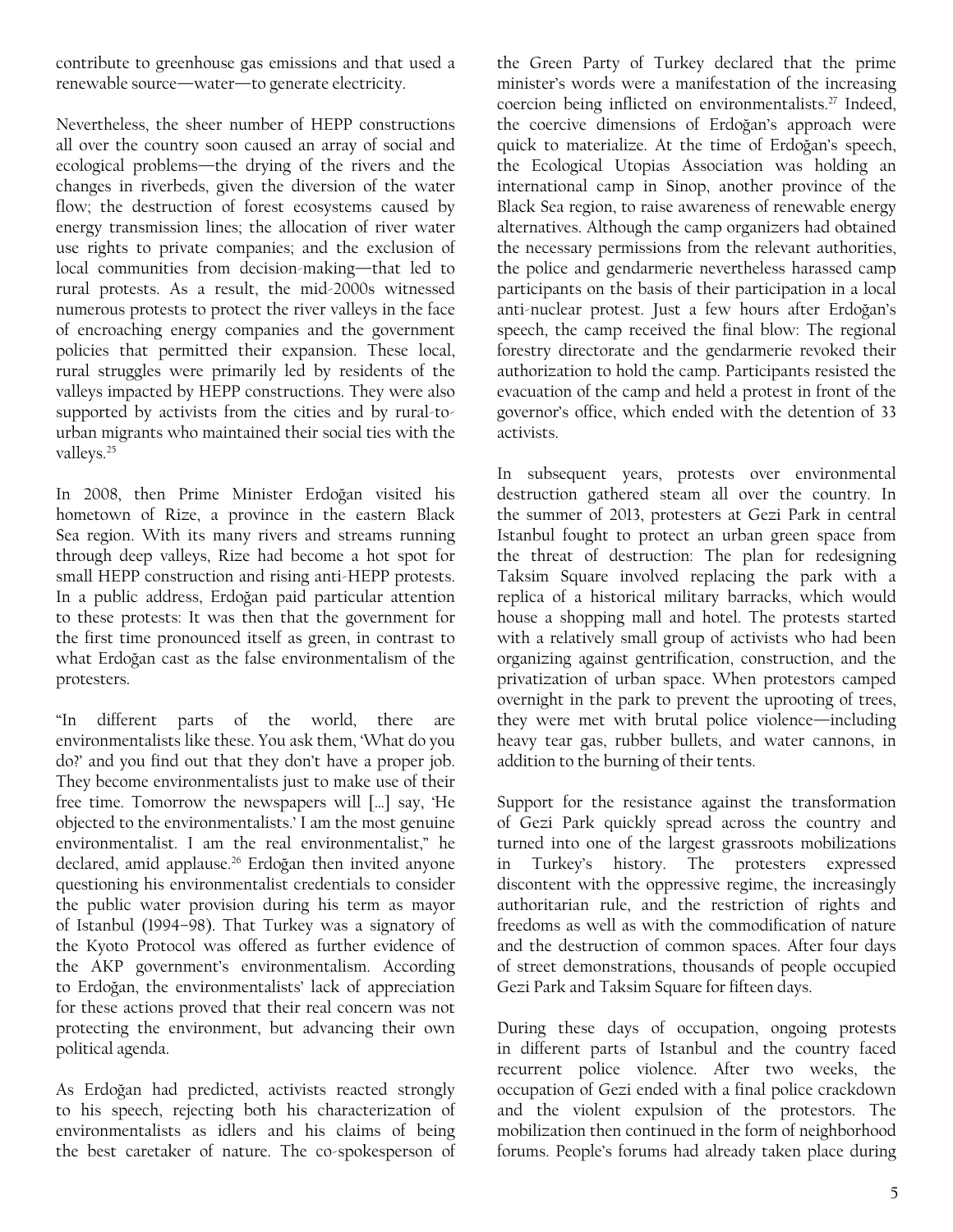<span id="page-5-0"></span>the occupation of Gezi as a means of decision-making via direct democracy. Upon the forced evacuation of the park, these forums dispersed to city neighborhoods. People gathered to discuss topics ranging from local neighborhood issues and citywide problems of gentrification and environmental destruction to broader questions of national politics.<sup>[28](#page-8-0)</sup> To this day, the replica military barracks/shopping mall complex has not yet been built in Gezi Park.

In addition to police violence, prosecutions, and incarceration, the government's response to the protests has been marked by repeated proclamations of its own green credentials. In his first public address during the Gezi protests, Prime Minister Erdoğan offered the greening activities of the AKP government as constituting unmistakable proof that it embraced environmentalism. Once again referring to his tenure as mayor of Istanbul, Erdoğan recalled the tree planting activities he had organized: "We imported trees from Italy and Germany because I wanted to make the city green as soon as possible. And now we have planted 2 billion saplings all over Turkey, in addition to 750 million trees between 3 and 10 years old. We have built around 160 parks all over Turkey. We also provide for free 250,000 or 500,000 square meters of land to those [individuals and organizations] who will plant trees."<sup>[29](#page-8-0)</sup>

According to Erdoğan, a government that showed such vigor when it came to tree planting could neither be criticized for massacring trees nor preached to about environmentalism. In highlighting the government's greening activities, Erdoğan questioned the legitimacy of the Gezi protests as environmental mobilization. His self-proclaimed greenness helped to criminalize the protestors as "çapulcu" (looters) who took to the streets only with the intent to destroy. If the protestors were genuinely concerned about the trees, he stated, they already had an "environmentalist prime minister in this country" they could talk to; it was the government that really took care of the environment.<sup>30</sup> According to Erdoğan, the Gezi Park protests had nothing to do with environmental concerns. Most of the protestors had never been to the park before, he noted, so they could not really care about it that much; they went there just to destroy public property, loot stores, set fire to cars, wreck the economy, and upset the political order.

In his speech at the 2019 tree planting festival discussed in the first paragraph of this Brief, Erdoğan recalled what he called the Gezi "events" in an aggressive tone at odds with the festival's supposedly celebratory mood: "Back in time, some people intended to loot our cities under the excuse of [protecting] trees. For

weeks, they set the streets on fire; they plundered the properties of our shopkeepers." Amidst the audience's shouts of "Ç*apulcular!*" (looters!)—a term they had borrowed from his earlier speeches—Erdoğan added: "Here we are, planting trees. So where are those who stirred up trouble while pointing at the trees? Where are those who verbally assaulted us under the guise of environmentalism? They are nowhere to be found. They haven't planted a single tree. Because planting trees is not their concern. They are interested in burning down Turkey."[31](#page-8-0)

The symbolism of tree planting enabled the government both to present itself as a caretaker of the environment and to denounce environmental mobilization as illegitimate, criminal activity. In this formulation, stateled greening practices bear a two-layered political meaning. By reflecting the government's commitment and dedication to greening, they convey an image of the grassroots mobilizations as disingenuous and politically motivated. The self-proclaimed greenness of the government suggests that legitimate environmentalism can only be apolitical: Concern about the environment is genuine only to the extent that it is detached from political concerns. By accusing grassroots protestors of having political motivations, the government set up these activists to face more serious charges. Sixteen defendants are caught up in a lengthy and ongoing Gezi Park prosecution that began in 2019. The indictment defined the Gezi protests as a coup attempt, and the defendants face charges of attempting to overthrow the government, disrupting public order, and looting.<sup>32</sup> Delegitimizing environmental movements in contrast to the ostensibly genuine green credentials of the government thus paves the way for depicting the protests as a threat to domestic security, which provides a pretext to oppress activists with the full weight of Turkey's criminal justice system.

#### **The Challenge to State-Led Greening**

The ruling power's appeal to greenness asserts a claim to power and authority, but it also creates new fronts for resistance and draws new actors into criticism. Today, forestry experts are increasingly joining the critical voices that challenge how the AKP uses greening practices for its own political purposes. Although forestry policies have long been controversial in Turkey, in the past, expert criticism focused primarily on the destruction or overexploitation of forests. Now, tree planting and afforestation have become objects of critique as well.

A prominent forestry professor explained in a 2019 newspaper article, for example, that the number of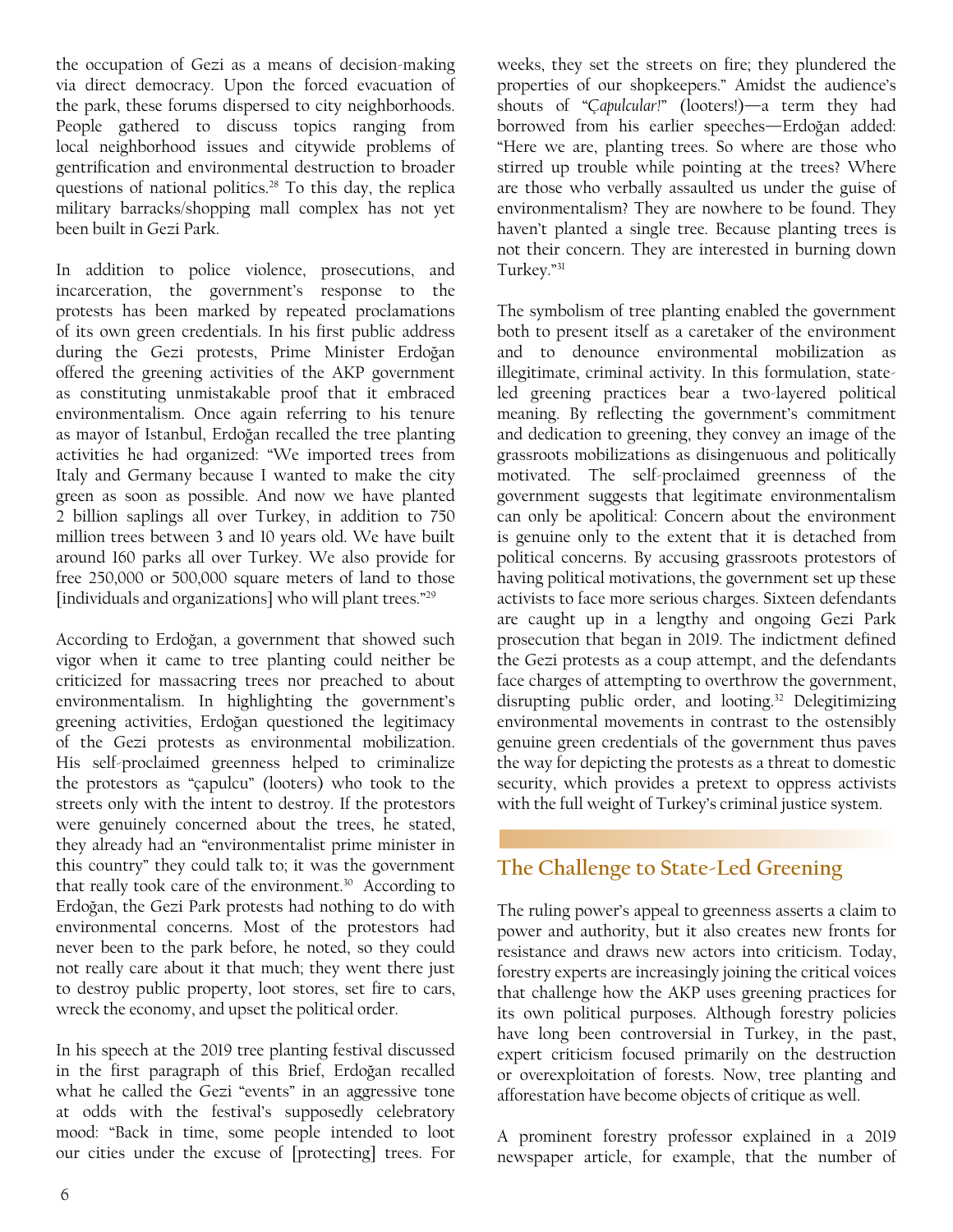<span id="page-6-0"></span>trees planted by the government cannot be directly correlated with the government's claims about the size of the reforested area, since not all saplings successfully grow into trees. He further observed that the increase in forest area cannot be attributed to the AKP government, since forestation happens over a long time frame. The increase in the size of forest area, he explained, was the result of forestation practices conducted prior to the AKP government.<sup>[33](#page-8-0)</sup>

A second forestry expert contributed to this line of criticism in a newspaper interview entitled "The AKP Cannot Claim That They Have Increased the Forest Size." He argued that the increase in forest area was caused by factors other than the government's proclaimed intention to green the country: specifically, increasing rural-to-urban migration, the regeneration of forests without human intervention, and new land surveys that now included previously unregistered forests in official statistics. He also pointed out that the increase in afforestation was mostly due to the increase in rehabilitation work needed to restore forests degraded under the AKP, rather than resulting from the creation of new ones[.34](#page-8-0)

In addition, these experts criticized the government's narrow focus on forestation and tree planting; they underlined the *de*forestation simultaneously taking place: 221,000 hectares (approximately 546,000 acres) underwent forestation after 2013, but 226,000 hectares (nearly 558,500 acres) were *de*forested in the same period.

A further example of forestry experts' pushback against the politics of greening took place during Turkey's wildfires in summer 2021. The largest wildfires in Turkey's recent history turned 135,000 hectares (approximately 333,500 acres) of Mediterranean forest to ash and took the lives of eight people and thousands of animals. While the expanding fire consumed the Mediterranean provinces, Turkey's Ministry of Agriculture and Forestry appealed to citizens to donate to the "Breath for the Future" campaign that had been launched as part of National Tree Planting Day in 2019. During the wildfires, the campaign website added a new pop-up window juxtaposing an image of trees engulfed in flames with lush forest greenery. The pop-up window invited citizens to donate a sapling to generate some collective hope amidst the devastation and cultivate a "breath for the future" in fire-affected areas.

The promise of post-fire forest restoration through tree planting resonated with the AKP government's self-proclaimed greenness—but it also was a target of criticism from forestry experts. They challenged the understanding of tree planting as necessarily beneficial: In the fire-prone Mediterranean, they pointed out, planting trees could actually lead to disaster.<sup>[35](#page-8-0)</sup> Mediterranean forests, they explained, have developed natural survival skills (such as pine cones remaining intact in the flames, only to open afterwards and germinate with the first rains falling on the sun-filled and nutrient-rich post-fire soil), which give them a unique capacity for recovering from wildfires. Planting trees would prevent the burnt forests from regenerating naturally, they pointed out, and could even damage their capacity to do so.

The observations of these experts were circulated widely across both social and traditional media, creating a space for public debate over the merits of tree planting. The Ministry of Agriculture and Forestry felt compelled to respond. In a public statement, the director of the Afforestation Department explained that devastated forests would be left to regenerate naturally in some areas, while seeding and planting would be employed elsewhere. But the director added that the department did not have the patience to wait for self-regeneration: Priority would be given to greening as soon as possible. The next National Tree Planting Day, which took place on November 11, 2021, consequently targeted fireaffected areas with great vigor, prompting several ecology scientists to denounce this activity as an "aggressive intervention" that damaged biodiversity as well as nature's capacity for regeneration.[36](#page-8-0) 

The AKP government's self-proclaimed greenness, then, has generated criticism regarding the validity, relevance, and ecological benefits of greening practices. Forestry experts and ecology scientists have taken an active role in the controversy by producing and publicizing knowledge that challenges the government's goal of establishing control over the environmental agenda. By challenging the government's self-proclaimed greenness, experts' critiques also push back against the delegitimization and criminalization of environmental activism and activists.

#### **Concluding Reflections**

The history of creating a green nation-state in Turkey dates back to the foundation of the Republic in 1923. From the beginning, the ruling elite equated green spaces with modernity and civilization, and tree planting became a central component of building an ethnically homogeneous and modern national identity. Today, the Justice and Development Party government claims to be continuing this endeavor by planting trees at an unprecedented scale. The government promotes a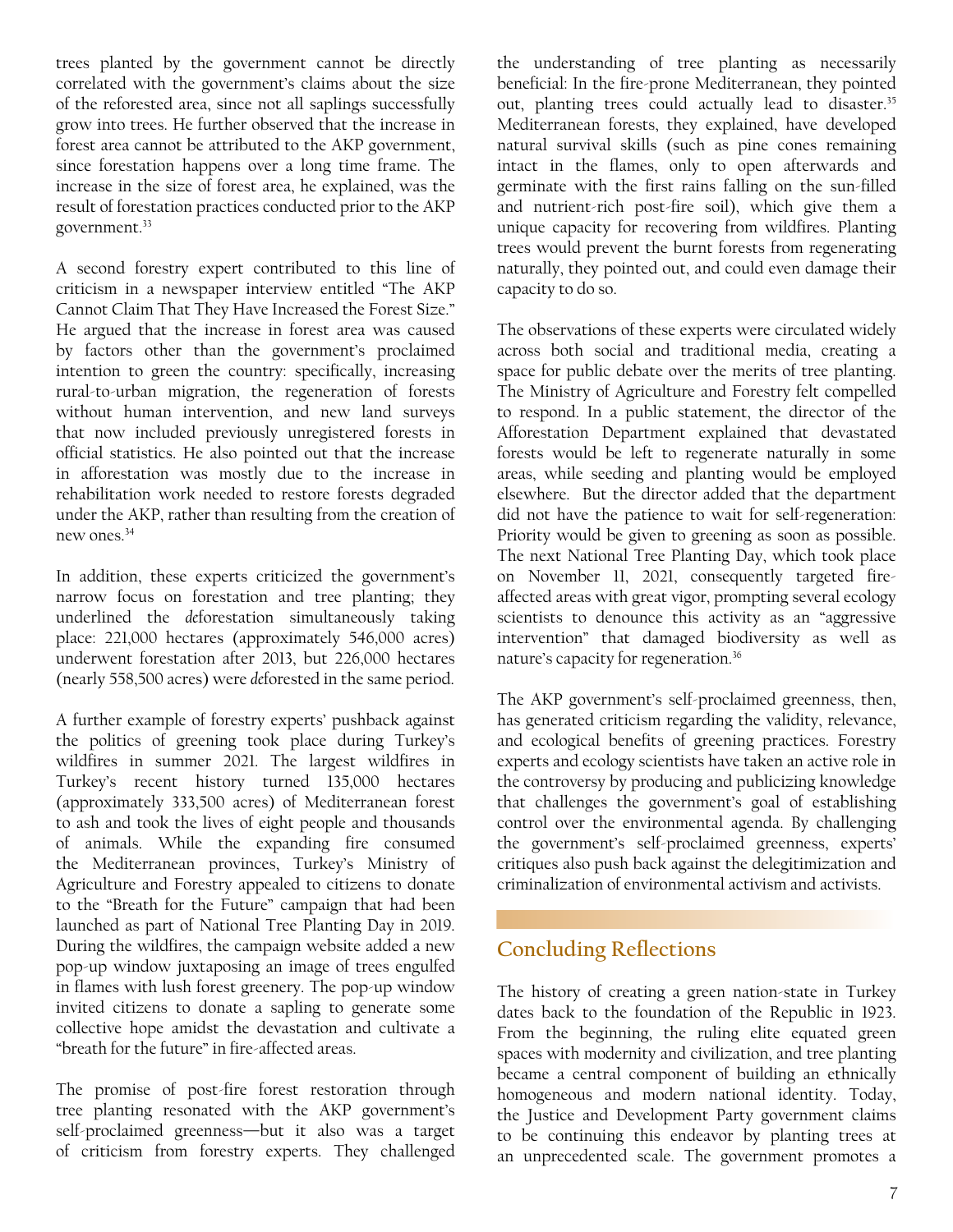<span id="page-7-0"></span>National Tree Planting Day, in which millions of saplings are planted each year, as following in this tradition. Representing state-led greening as a mere continuation of past practices, however, obscures its novel political significance.

In the contemporary context, the government's claim to be "the most genuine environmentalist" is based on the notion that environmentalism is an apolitical act that is best carried out by the state itself. Yet in fashioning this green self-image, President Erdoğan and his government stigmatize environmental activists as disingenuous, politically motivated actors who want to create disorder and chaos by overthrowing the government—which in turn paves the way for oppressing protest movements. Accusations that activists threaten domestic security have been used to subject them to police violence, legal prosecution, and incarceration. Erdoğan's ostensibly apolitical greenness forms the basis for a highly political goal: the criminalization of grassroots environmentalism.

This analysis has implications beyond Turkey, as the increasing criminalization of environmental activism is a worldwide phenomenon: Recent research shows that, in the last fifteen years, murders of environmental activists have doubled.[37](#page-8-0) To understand the various forms of injustice and rights violations that socioenvironmental movements face in different parts of the world, analysts need to examine the wide range of tactics deployed by states and corporate powers. In the case of Turkey, Erdoğan's use of greening to promote a notion of apolitical environmentalism makes it possible for him to depict protestors as threats to the political order and thereby provides a pretext for using force to repress activists and the protest movement generally. Though tree planting might appear to be an innocuous activity, in Turkey its roots are intertwined with coercion and oppression.

#### **Endnotes**

- **1** ["President Recep Tayyip Erdo](https://www.iletisim.gov.tr/english/haberler/detay/president-recep-tayyip-erdogan-declares-november-11th-as-national-tree-planting-day)ğan declares November [11th as 'National Tree Planting Day'," Presidency of the](https://www.iletisim.gov.tr/english/haberler/detay/president-recep-tayyip-erdogan-declares-november-11th-as-national-tree-planting-day)  [Republic of Türkiye Directorate of Communications,](https://www.iletisim.gov.tr/english/haberler/detay/president-recep-tayyip-erdogan-declares-november-11th-as-national-tree-planting-day)  [accessed February 26, 2021.](https://www.iletisim.gov.tr/english/haberler/detay/president-recep-tayyip-erdogan-declares-november-11th-as-national-tree-planting-day)
- **[2](#page-0-0)** "'11 Milyon Ağ[aç: Bugün Fidan, Yarın Nefes' Programında](https://www.tccb.gov.tr/konusmalar/353/112516/-11-milyon-agac-bugun-fidan-yarin-nefes-programinda-yaptiklari-konusma)  Yaptıkları Konuş[ma" \[The speech given during the](https://www.tccb.gov.tr/konusmalar/353/112516/-11-milyon-agac-bugun-fidan-yarin-nefes-programinda-yaptiklari-konusma)  [program "11 Million Trees: Today Saplings, Tomorrow Our](https://www.tccb.gov.tr/konusmalar/353/112516/-11-milyon-agac-bugun-fidan-yarin-nefes-programinda-yaptiklari-konusma)  [Breath"\], Presidency of the Republic of Türkiye, accessed](https://www.tccb.gov.tr/konusmalar/353/112516/-11-milyon-agac-bugun-fidan-yarin-nefes-programinda-yaptiklari-konusma)  [December 20, 2021.](https://www.tccb.gov.tr/konusmalar/353/112516/-11-milyon-agac-bugun-fidan-yarin-nefes-programinda-yaptiklari-konusma) In this Brief, all translations from Turkish to English are the responsibility of the author.
- **[3](#page-1-0)** I use "greening" broadly to refer to the practice of making a space both green and environmentally sound. Some critical scholars have dubbed states' and corporations'

greening claims and practices "greenwashing": that is, conveying an image of caring for the environment to gloss over environmentally destructive practices.

- **[4](#page-1-0)** For political and cultural histories and ethnographies of tree planting and greening in the Middle East, see Irus Braverman, *Planted Flags: Trees, Land, and Law in Israel/ Palestine* (Cambridge: Cambridge University Press, 2009); Pernilla Ouis, "'Greening the Emirates': The Modern Construction of Nature in the United Arab Emirates," *Cultural Geographies* 9*,* no. 3 (2002): 334–47; and Gareth Doherty, *Paradoxes of Green*: *Landscapes of a City-Scape* (Oakland, University of California Press, 2017).
- **[5](#page-1-0)** To read more on the Kemalist period, as well as the shifts and continuities vis-à-vis the post-Kemalist, AKP period, see Hikmet Kocamaner, "How New is Erdoğan's 'New Turkey'?" *Middle East Brief* 91 (Crown Center for Middle East Studies*,* April 2015).
- **[6](#page-2-0)** A. Afetinan, İzmir İktisat Kongresi, 17 Şubat*–4 Mart, 1923* [Izmir Economic Conference, February 17– March 4, 1923] (Türk Tarih Kurumu, 1982).
- **[7](#page-2-0)** The top-down, state-led project of transforming nature also called for citizens' engagement. All over the country, central and local state officials organized tree-planting festivals aiming to get ordinary citizens to work the soil and plant saplings and to instill a love for trees into people's hearts and minds, as love of nature was equated with love for the nation. See Erhan Kılıç, *Osmanlı'dan Türkiye Cumhuriyeti'ne Ağaç Bayramları* [Tree festivals from the Ottoman Empire to the Republic of Turkey] (Orman Mühendisleri Odası Yayınevi, 2020), 66.
- **[8](#page-2-0)** Hande Özkan, "Cultivating the Nation in Nature: Forestry and Nation-Building in Turkey," PhD diss., (Yale University, 2013).
- **[9](#page-2-0)** Caterina Scaramelli, *How to Make a Wetland: Water and Moral Ecology in Turkey* (Stanford: Stanford University Press, 2021); Kyle T. Evered and Emine Ö. Evered, "Governing Population, Public Health, and Malaria in the Early Turkish Republic," *Journal of Historical Geography* 37*.* no*.* 4 (2011): 470–82.
- **[10](#page-2-0)** Süleyman Demirel, *Süleyman Demirel: Bir Ömür Suyun Peşinde*  [Süleyman Demirel: A life in pursuit of water], (ABC Medya Ajansı, 2005), 17.
- **[11](#page-2-0)** Ibid., 24.
- **[12](#page-2-0)** *Report of the World Commission on Environment and Development: Our Common Future* (1987). https://sustainabledevelopment. un.org/content/documents/5987our-common-future.pdf
- **[13](#page-2-0)** Wendy Brown, "Neoliberalism and the End of Liberal Democracy," *Theory & Event* 7*,* no. 1 (2003): 1–43.
- **[14](#page-2-0)** Arturo Escobar, "Constructing Nature: Elements for a Poststructural Political Ecology," in *Liberation Ecologies: Environment, Development, Social Movements*, ed. Richard Peet and Michael Watts (New York: Routledge, 1996). For a critical analysis of how sustainable development and green economy frameworks are used in Turkey to depoliticize environmental issues, see Ethemcan Turhan and Arif Cem Gündoğan, "The Post-politics of the Green Economy in Turkey: Re-claiming the Future?" *Journal of Political Ecology* 24, no. 1 (2017): 277–95.
- **[15](#page-2-0)** For an ethnographic account of sustainable city building in Abu Dhabi as a practice of sustaining the status quo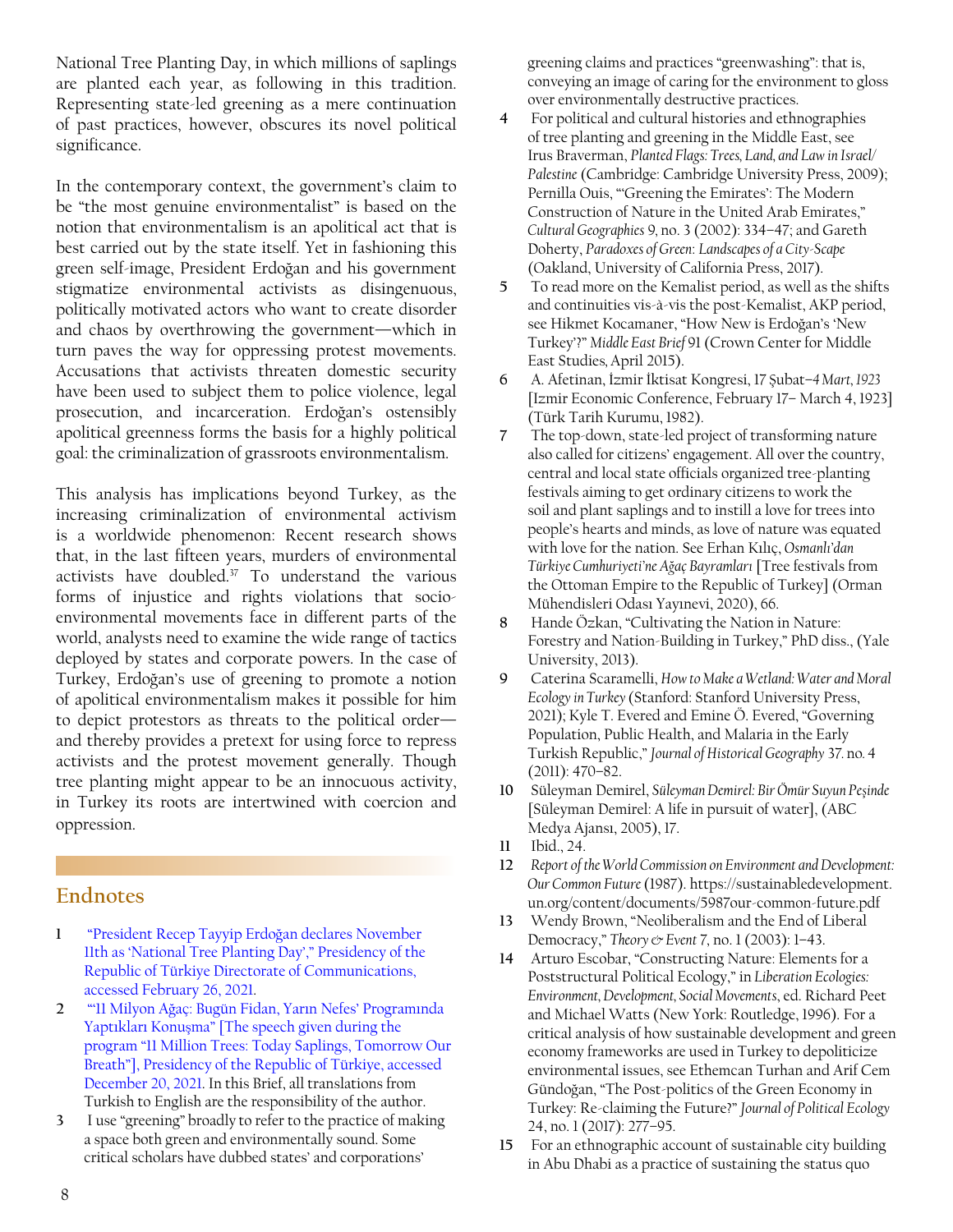<span id="page-8-0"></span>through technical adjustments, see Gökçe Günel, *Spaceship in the Desert*: *Energy, Climate Change, and Urban Design in Abu Dhabi* (Durham, NC: Duke University Press, 2019).

- **[16](#page-2-0)** Sinan Erensü, "Powering Neoliberalization: Energy and Politics in the Making of a New Turkey," *Energy Research & Social Science* 41 (2018): 148–57.
- **[17](#page-2-0)** *[Karbon Nötr Türkiye Yolunda](https://sefia.org/wp-content/uploads/2021/12/komurden-cikis-2030-min.pdf) İlk Adım: Kömürden Çıkış 2030*  [\[First Step in the Pathway to a Carbon-Neutral Turkey:](https://sefia.org/wp-content/uploads/2021/12/komurden-cikis-2030-min.pdf)  [Coal Phase Out 2030\] \(2021\)](https://sefia.org/wp-content/uploads/2021/12/komurden-cikis-2030-min.pdf).
- **[18](#page-2-0)** [Kuzey Ormanlari Savunması,](https://kuzeyormanlariarastirma.org/wp-content/uploads/2021/08/kod_tt.pdf) *Kuzey Ormanlari Tehdit ve Tahrip Raporu* [\[Report on threats to and destruction of the](https://kuzeyormanlariarastirma.org/wp-content/uploads/2021/08/kod_tt.pdf)  [Northern Forests\] \(2021\).](https://kuzeyormanlariarastirma.org/wp-content/uploads/2021/08/kod_tt.pdf)
- **[19](#page-3-0)** It is important to note that political rights were not expanding evenly for all groups. The 1990s were very oppressive and violent years for the Kurdish movement.
- **[20](#page-3-0)** As Ümit Şahin (2019) notes, the resistance to the construction of a coal-fired power plant in Gökova Bay in the Aegean region "triggered the first popular national environmental debate in 1984." But whereas urban environmentalists were at the center of the Gökova movement, the Bergama case attracted extensive media and public attention as a rural people's mobilization and set the stage for future environmental resistance movements as well. See Ümit Şahin, "The Politics of Environment and Climate Change," in *The Routledge Handbook of Turkish Politics*, eds. Alpaslan Özerdem and Matthew Whiting, (New York: Routledge, 2019), 177-189.
- **[21](#page-3-0)** Tarik Nejat Dinç,"Incomplete: Risk Topographies and Conflict Landscapes in Turkey in the Age of The New Gold Rush," PhD diss., (Stanford University, 2022).
- **[22](#page-3-0)** Aykut Çoban, "Community-based Ecological Resistance: The Bergama Movement in Turkey," *Environmental Politics* 13, no. 2 (2004): 438–60.
- **[23](#page-3-0)** Cemil Aksu and Ramazan Korkut, *Ekoloji Almanağı 2005–2016* [Ecology almanac, 2005–2016] (Istanbul: Yeni İnsan Yayınevi, 2005).
- **[24](#page-3-0)** Sinan Erensü, "Fragile Energy: Power, Nature, and the Politics of Infrastructure in the 'New Turkey'" PhD diss., (University of Minnesota, 2016).
- **[25](#page-4-0)** To read more on anti-HEPP struggles, see Mine Islar, "Struggles for Recognition: Privatisation of Water Use Rights of Turkish Rivers," *Local Environment* 17, no. 3 (2012): 317–29; Özlem Aslan, "Resistances against Hydropower Projects as Place-Based Struggles: The Case of Artvin, Turkey" PhD diss., (University of Toronto, 2019); Zeynep Kadirbeyoğlu and Ekin Kurtiç, "Problems and Prospects for Genuine Participation in Water Governance in Turkey," in *Contemporary Water Governance in the Global South: Scarcity, Marketization, and Participation*, ed. Leila M. Harris, Jacqueline A. Goldin, and Christopher Sneddon (New York: Routledge, 2015), 199–215.
- **[26](#page-4-0)** *Radikal Newspaper*, "Erdoğ[an: Çevrecinin Daniskası Benim](http://www.radikal.com.tr/politika/erdogan-cevrecinin-daniskasi-benim-895028/)" [Erdoğ[an: I am the Most Genuine Environmentalist\],](http://www.radikal.com.tr/politika/erdogan-cevrecinin-daniskasi-benim-895028/)  [August 23, 2008](http://www.radikal.com.tr/politika/erdogan-cevrecinin-daniskasi-benim-895028/).
- **[27](#page-4-0)** *Radikal Newspaper*, "Erdoğ[an'a Sert Tepki" \[Strong Reaction](https://t24.com.tr/haber/erdogana-sert-tepki,3454)  to Erdoğ[an\], August 25, 2008.](https://t24.com.tr/haber/erdogana-sert-tepki,3454)
- **[28](#page-5-0)** Bengi Akbulut, "'A Few Trees in Gezi Park': Resisting the Spatial Politics of Neoliberalism in Turkey," in *Urban Forests, Trees, and Green Space: A Political Ecology Perspective*, ed. [L. Anders Sandberg](https://www.routledge.com/search?author=L.%20Anders%20Sandberg), [Adrina Bardekjian](https://www.routledge.com/search?author=Adrina%20Bardekjian), and [Sadia Butt](https://www.routledge.com/search?author=Sadia%20Butt),

(New York: Routledge, 2016), 227–41. The description and analysis in this Brief of both the Gezi uprising and the subsequent neighborhood forums also draw upon the author's participant observation.

- **[29](#page-5-0)** *Milliyet Newspaper*, "Erdoğ[an Gezi Olaylarından Sonra](https://www.milliyet.com.tr/siyaset/erdogan-gezi-olaylarindan-sonra-ilk-kez-konustu-1717588) İlk Kez Konuştu" [Erdoğ[an spoke for the first time after the](https://www.milliyet.com.tr/siyaset/erdogan-gezi-olaylarindan-sonra-ilk-kez-konustu-1717588)  [Gezi events\], June 2, 2013.](https://www.milliyet.com.tr/siyaset/erdogan-gezi-olaylarindan-sonra-ilk-kez-konustu-1717588)
- **[30](#page-5-0)** *[Radikal Newspaper](http://www.radikal.com.tr/politika/basbakan-erdogan-biz-birkac-capulcunun-yaptiklarini-yapmayiz-1136875/)*, "Başbakan Erdoğan: Biz Birkaç [Çapulcunun Yaptıklarını Yapmayız" \[Prime Minister](http://www.radikal.com.tr/politika/basbakan-erdogan-biz-birkac-capulcunun-yaptiklarini-yapmayiz-1136875/)  Erdoğ[an: We won't do what a couple of looters do\], June 6,](http://www.radikal.com.tr/politika/basbakan-erdogan-biz-birkac-capulcunun-yaptiklarini-yapmayiz-1136875/)  [2013.](http://www.radikal.com.tr/politika/basbakan-erdogan-biz-birkac-capulcunun-yaptiklarini-yapmayiz-1136875/)
- **[31](#page-5-0)** A [video recording](https://www.youtube.com/watch?v=VVmI8XWo0Q8&t=2200s) of the festival is available on YouTube, accessed December 28, 2021.
- **[32](#page-5-0)** The never-ending prosecution process with regard to the Gezi protests has become an ongoing tool of oppression. The first prosecution took place in 2014, in which twentysix defendants faced trial; in 2015, all were acquitted. In 2019, based on the accusation of intending to overthrow the government, another prosecution began, this time with sixteen defendants, two of whom were held in pre-trial detention. Though all the defendants were acquitted in 2020, the Court of Appeal has reversed the judgment. Throughout this process, since 2017, Osman Kavala, a wellknown businessman and founder and member of many civil society organizations in Turkey, has remained under pre-trial detention.
- **[33](#page-6-0)** Miray Gökçe, "T[ürkiye'de Fidanlar Artıyor, Ormanlar](https://www.dw.com/tr/t%C3%BCrkiyede-fidanlar-art%C4%B1yor-ormanlar-azal%C4%B1yor/a-47080666)  Azalıyor[" \[In Turkey, as the Number of Saplings Increases,](https://www.dw.com/tr/t%C3%BCrkiyede-fidanlar-art%C4%B1yor-ormanlar-azal%C4%B1yor/a-47080666)  [the Forest Area Decreases\],](https://www.dw.com/tr/t%C3%BCrkiyede-fidanlar-art%C4%B1yor-ormanlar-azal%C4%B1yor/a-47080666) *Deutche Welle Türkçe*, January 16, [2019](https://www.dw.com/tr/t%C3%BCrkiyede-fidanlar-art%C4%B1yor-ormanlar-azal%C4%B1yor/a-47080666).
- **[34](#page-6-0)** Ö[zer Akdemir, "AKP Orman Varlı](https://www.evrensel.net/haber/310760/akp-orman-varligini-biz-arttirdik-diyemez)ğını Biz Arttırdık [Diyemez" \[The AKP cannot claim that they have increased](https://www.evrensel.net/haber/310760/akp-orman-varligini-biz-arttirdik-diyemez)  [the forest size\],](https://www.evrensel.net/haber/310760/akp-orman-varligini-biz-arttirdik-diyemez) *Evrenel*, March 6, 2017.
- **[35](#page-6-0)** [Serkan Alan, "Doç. Dr. Tav](https://www.gazeteduvar.com.tr/gundem/2019/08/26/doc-tavsanoglu-agac-dikme-seferberligi-ekolojik-felaket-getirir)şanoğlu: Ağaç Dikme Seferberliği [Ekolojik Felaket Getirir" \[Assoc. Prof. Tav](https://www.gazeteduvar.com.tr/gundem/2019/08/26/doc-tavsanoglu-agac-dikme-seferberligi-ekolojik-felaket-getirir)şanoğlu: Tree [planting mobilization would lead to ecological disaster\],](https://www.gazeteduvar.com.tr/gundem/2019/08/26/doc-tavsanoglu-agac-dikme-seferberligi-ekolojik-felaket-getirir)  *Gazete Duvar*[, August 26, 2019](https://www.gazeteduvar.com.tr/gundem/2019/08/26/doc-tavsanoglu-agac-dikme-seferberligi-ekolojik-felaket-getirir).
- **[36](#page-6-0)** Çağatay Tavsanoglu and Juli G. Pausas, "Turkish Postfire Action Overlooks Biodiversity," *Science* 375, no. 6579 (2022): 391.
- **[37](#page-7-0)** Nathalie Butt, Frances Lambrick, Mary Menton, and Anna Renwick, "The Supply Chain of Violence," *Nature Sustainability* 2 (2019): 742–47.